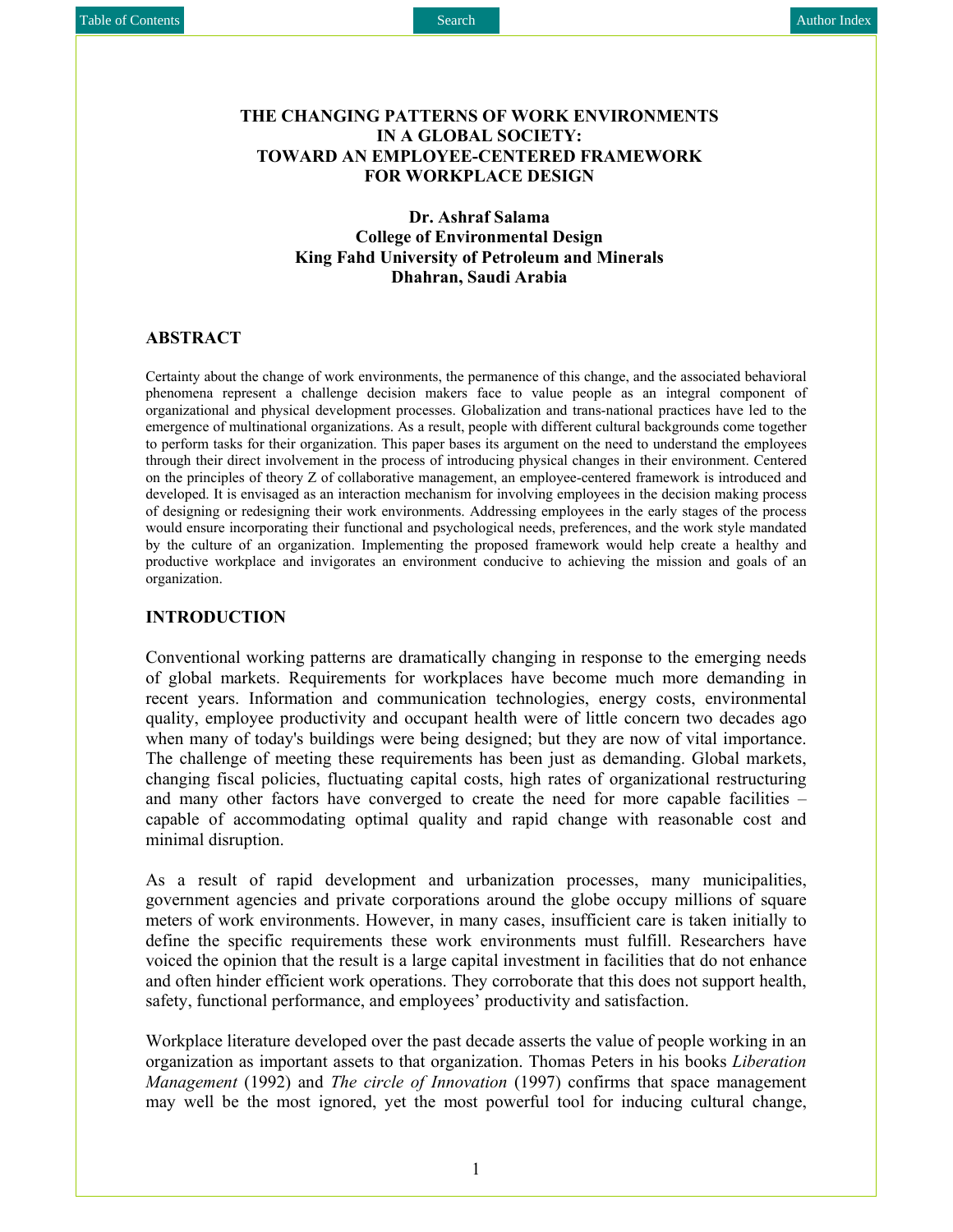speeding up innovation projects, and enhancing the learning process in far reaching organizations. Office environments must be designed to be used in ways that reconcile adding value to employees' work while simultaneously driving down occupancy cost.

A visionary statistical model has been developed by BOSTI Associates based on extensive research of major corporations indicating important results. The model accentuates that over the period of 10 years from 1998 to 2008 the relative cost of the primary elements of any corporation is estimated to be 5% for building new facilities and furniture, 3% for facility operations and maintenance, 10% for technology and information systems, and 82% for people salaries (Brill and Weidmann, 2002). As well, there has been a surge in the development of new knowledge that establishes relationships between employees' health, productivity, absenteeism, and performance in relation to the physical environment (Davis, 1993; Duffy and Powell, 1997; Duffy and Tanis, 1999; Worthington, 1998). Much debate is increasingly on the rise to emphasize the value of people to government agencies and private corporations.

Although recognition of the value of employees to successful organizations is currently taking place, there has been little effort in looking for ways in which employees can be involved in making decisions about their environment. Research studies have indicated that decisions about work environments tend to be made by a few that affect many (Adams, 1988; Salama and Adams, 2003; Sanoff, 1992). In essence, few people who are not direct building users make decisions about an office environment, building location, workstation design, building capacity and size, furniture, and many other physical aspects. They often ignore the direct involvement of those who actually use the building. This results in creating workplaces that do not reflect the culture of the organization and the functional and psychological needs of its employees.

This paper calls for a new comprehensive framework to the design of work environments. It considers people to be the primary focus of investigation. This is promoted by recording their ambitions, aspirations, and psychological needs in both qualitative and quantitative manners that can be translated into requirements. The proposed framework recognizes the value that a balance is needed between these requirements and the culture of an organization and the way in which it pursues its mission and goes about achieving its goals.

The methodology adopted in this paper is based on reviewing the recent literature on workplace environments by conducting inductive analysis procedure. The aim is to establish a theoretical base that involves critical discussion of two major issues. These can be exemplified by first, the continuous process of change of work environments and the permanence of this change, and second, the emergence of internationalization and multicultural organizations. Factually, these two issues mandate employees' involvement in making decisions about their environment. Thus, a user centered design framework is introduced based on the Theory Z in collaborative management, illustrating different mechanisms for involvement.

### **PARADIGM CHANGE IN WORK ENVIRONMENTS**

The true beginning of mass work environments occurred after WWII. In the early fifties office environments were named *paper-factory office*s since they shared many characteristics with the design of factories. They were places for routine processing of paper-based information. By the end of the fifties deep plan buildings were made possible by air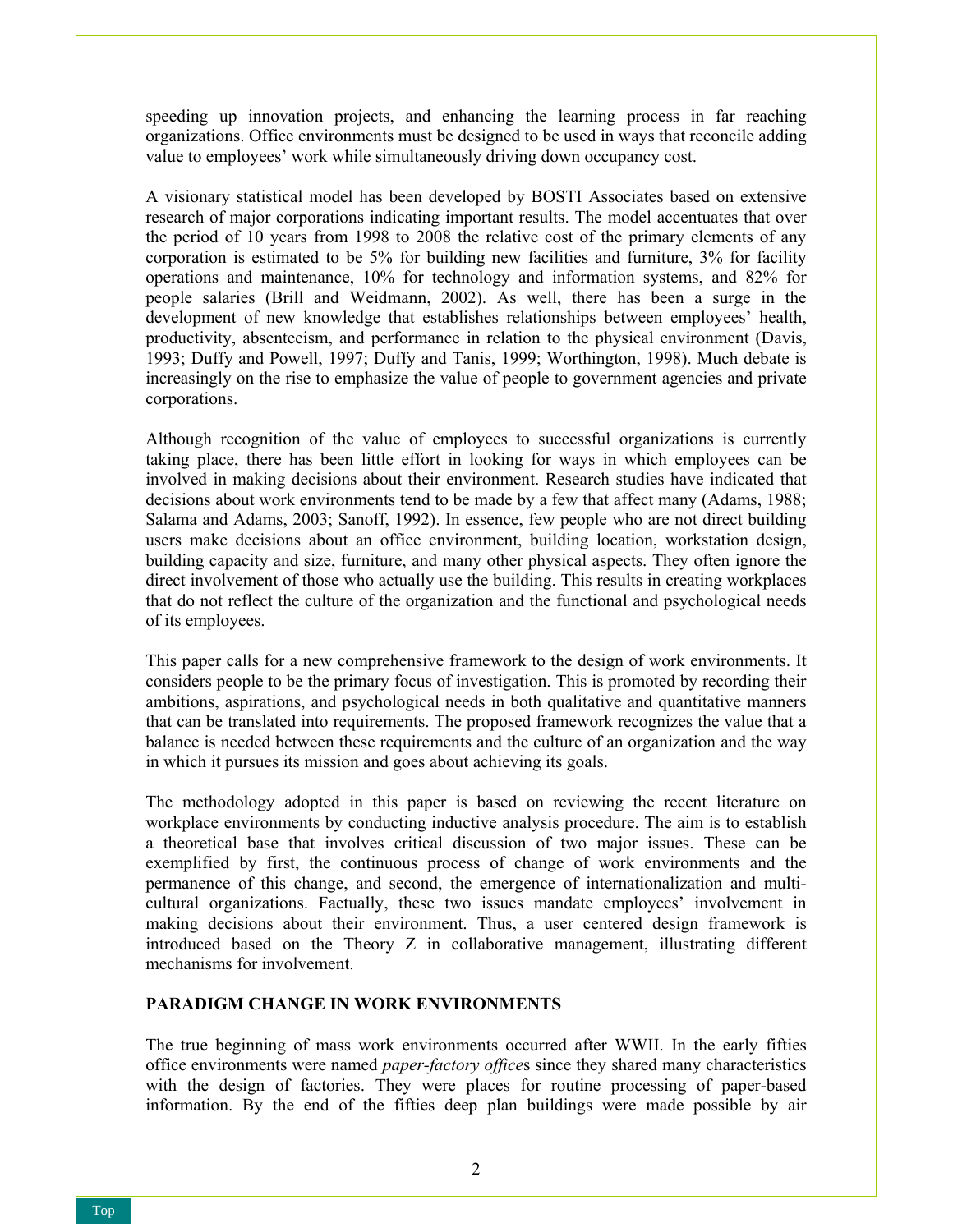conditioning and were further encouraged by the development of the open plan office. According to Laing (1998), the typical European office remained narrow in depth and cellular in plan, with small offices served off a central corridor. The same period has witnessed the emergence of *Burolandschaft* office in Germany that comprehended the need for better communication. The flow of paper and visual communication between individuals and groups were used to determine the office layout. This has resulted in very open floor layouts with all walls removed. *Burolandschaft* was introduced to North America in the early sixties as *office landscaping* but new versions emerged (Duffy, 1992). They included the removal of casual meeting places. While clerical workers remained in large open spaces, top management staff was retreated once more to their private enclosed offices.

By the mid sixties, the *action office* concept was introduced by Herman Miller; the pioneering office furniture company. The concept was subsequent to the development of *Burolandschaft* concept and was based on idea that office furniture should be a kit of parts that responds to the varied tasks of office work. However, a criticism against these concepts was developed because of the overly deterministic assumptions adopted by them. Scholars agree, and rightly so, that not all office layouts should be equally landscaped and that not all organizations were communication intensive.

In response to this criticism, an *archetypal office* was envisioned in the early seventies (Gatter, 1982). It was to balance the tension between individual and corporate aspirations (Laing, 1998). Herman Hertzberger skillfully addressed this balance in Centraal Beheer building in Netherlands (Becker, 1995). Open spaces for ease of communication were provided. However, these were integrated with defined spaces for small groups and individuals with identifiable personal zones. Continuous developments continued to occur in the seventies throughout Europe until 1980 that marked the introduction of personal computers. A pioneering article by Stone and Luchetti (1985) addressed the question of how with ubiquitous information technology the space and time of the office could be used in new innovative ways. Several office types emerged to incorporate new thinking about work environments.

The *Combi* office has been developed in northern Europe, providing high levels of personal enclosures at the building perimeter while offering opportunities for teaming and gathering in core areas (Worthington and Konya, 1988). The *group room layout* concept was also conceived to accommodate small and average number of people to work collaboratively (Zelinsky, 1998). While several characteristics of the eighties work environments still exist, Harris (1998) indicates that the nineties decade is characterized by more demanding employees. They want control over their work environment and have specific preferences that pertain to natural light and ventilation and control over thermal comfort systems.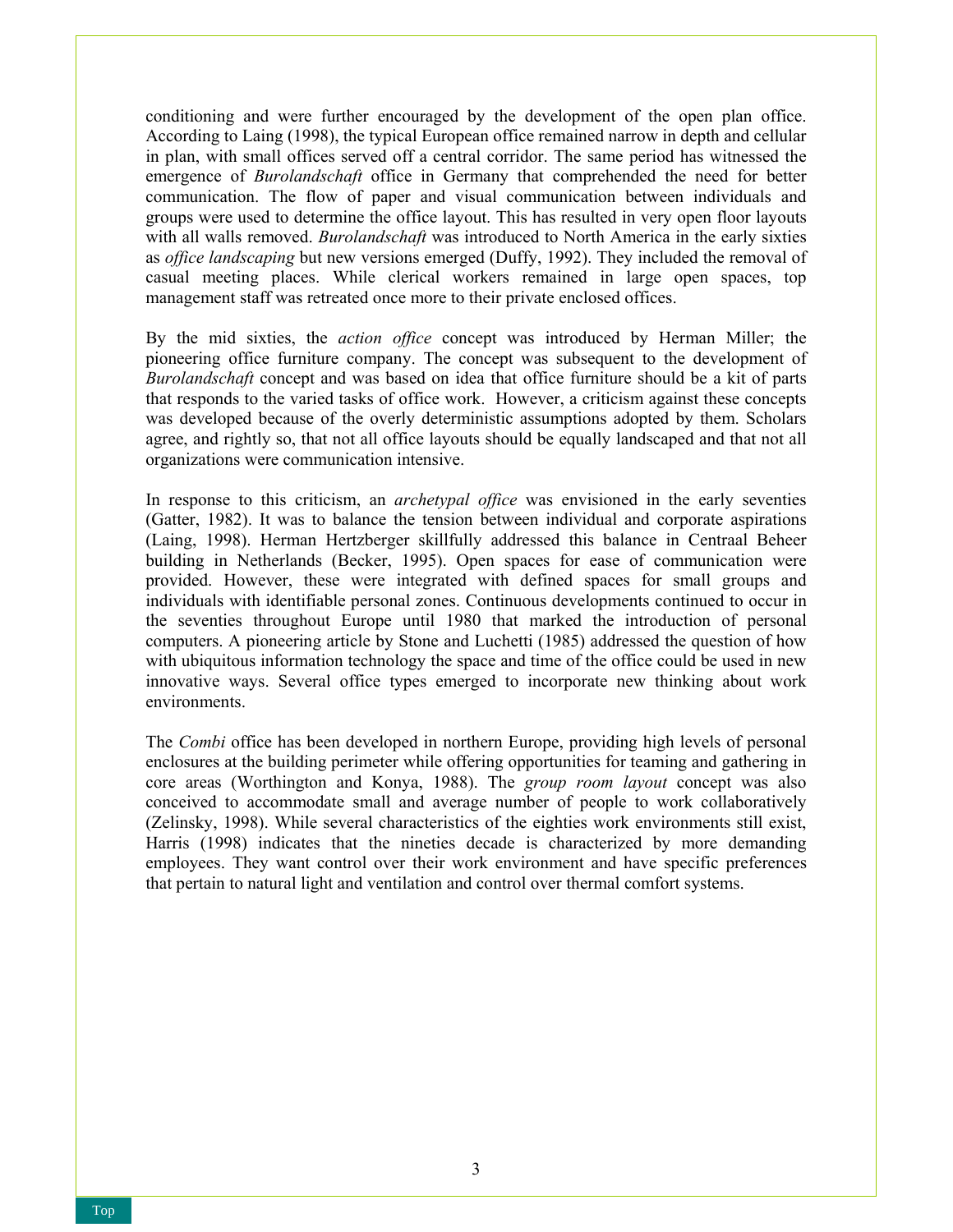

Figure (1) Major paradigm shifts in workplace design

# **MULTI-CULTURAL ORGANIZATIONS AND THE PSCYHOLOGY OF WORK ENVIRONEMTS**

In recent years, multi-cultural organizations are increasingly visible as a result of globalization and the establishment of trans-national practices and trades. Coupled with this development there is a common understanding that internationalization can create a common global culture. However, this understanding can be questioned based on reviewing the environmental psychology literature in relation to work environments.

Primarily, an organization is a group of people intentionally organized to accomplish a common set of goals. Organizational culture is the personality of an organization that is comprised of a set of assumptions, values, and tangible signs of its members and their behaviors (McNamara, 2001). Concomitantly, to employees an office environment is more than a place for work; it reflects their psychological needs. These needs vary dramatically in multicultural organizations where employees from different parts of the world work together and perform office tasks. To elaborate upon cultural differences in office environments two types of psychological needs can be introduced in this discussion: power and status, and privacy and territoriality.

In generic terms people always seek means to express their status and power in different types of environments and work environment is no exception. In hierarchical cultures managers and employees see each other as unequal based on the fact that managers hold responsibilities while their employees have little autonomy and control. Hofstede (1991) and Rapoport (1992) have pointed out that status as a psychological phenomenon is highly expressed in work environments. Status in Germany is well illustrated in BMW headquarters where executives are accommodated on the  $22<sup>nd</sup>$  floor with spacious rooms and conference tables. In contrast, employees are accommodated in high-density open offices. According to Meel et al. (1998), in this system decisions are literally taken top down. In Middle Eastern cultures, top management occupies the best spot in the building in terms of floor level and location in that level. Managers in this case are usually accommodated at the building corners with better views to the outdoor environment. In typical American office, employees are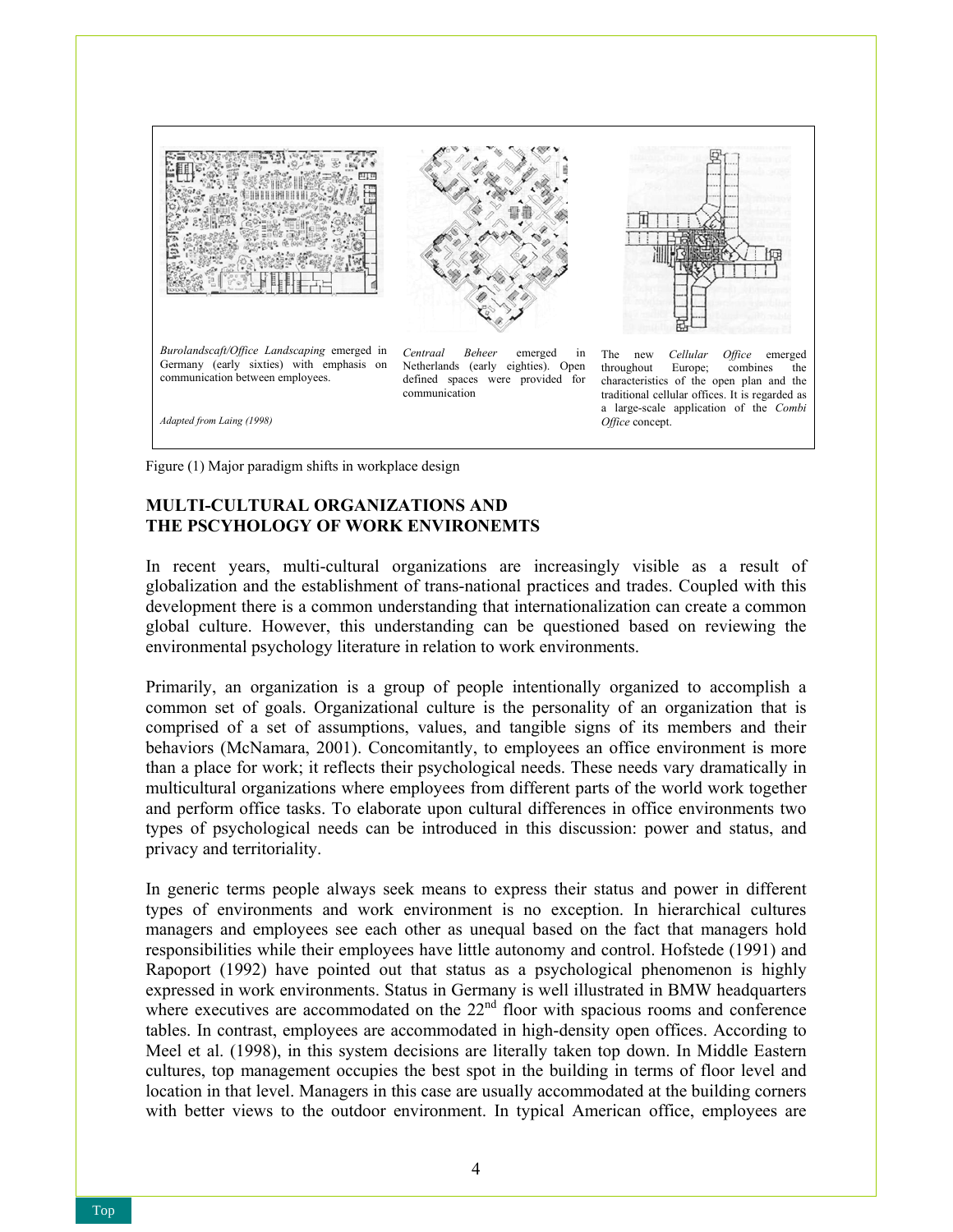arranged in a line to facilitate supervision of the top management. In Scandinavian countries, workplaces have less symbolic meanings (Hofstede, 1991). Managers and employees are equal in terms of office layout and office space. Employees of different ranks use the same parking space and other support and service spaces.

Privacy through territorial control is another important aspect that is determined by office furniture, walls, screens, and personal belongings. In Arab culture, work environments are characterized by cellular offices. Employees have their own territories and they are likely to leave doors closed. Direct observation indicates that they will not easily give up their attained privacy for an open plan office. Usually, when more than two employees share a space they are completely aware of what is personal and what is communal. According to Rapoport (1992), this can be applicable to typical office environment in United States and northern Europe. Japanese offices in contrast have hardly any closed workspaces and employees have little personal space (Meel et al, 1998).



Figure (2) Psychological aspects as reflected in work environment design

### **OBSERVATIONS AND POLEMIC**

Discussion on paradigm shifts in work environments suggests the phenomenon of "permanence of change." Change in work styles and work environments occurred extensively over the past five decades. This is due to the fact that demand for work environments stems from the need for production and delivery of services. As this demand changes over the years, the work environment needs to change to adapt to changing markets and emerging needs for new services. This is applicable equally to government and public agencies and to private corporations. Paradigm change in work environments should be regarded as an important certainty. The analysis of two psychological aspects of work environments points out to the fact that there are behavioral phenomena expressed and reflected in the physical aspects of the work environment and the way in which employees perform their tasks.

It would appear that the speculative nature of the development of work environments has encouraged designers to focus on maximizing economy, emphasizing flexibility, and the corporate image. While these are important elements in the design of work environments, in many cases designs have not been closely related to the needs of organizations and their employees. The separation between the building --as the "container"-- and the activities of its occupants -- as the "contained" --reached its climax in the eighties, especially with the emergence of postmodern skyscrapers in major cities of US, Europe, China, and many Arab Countries. The fact that employees should be part of making decisions about the environment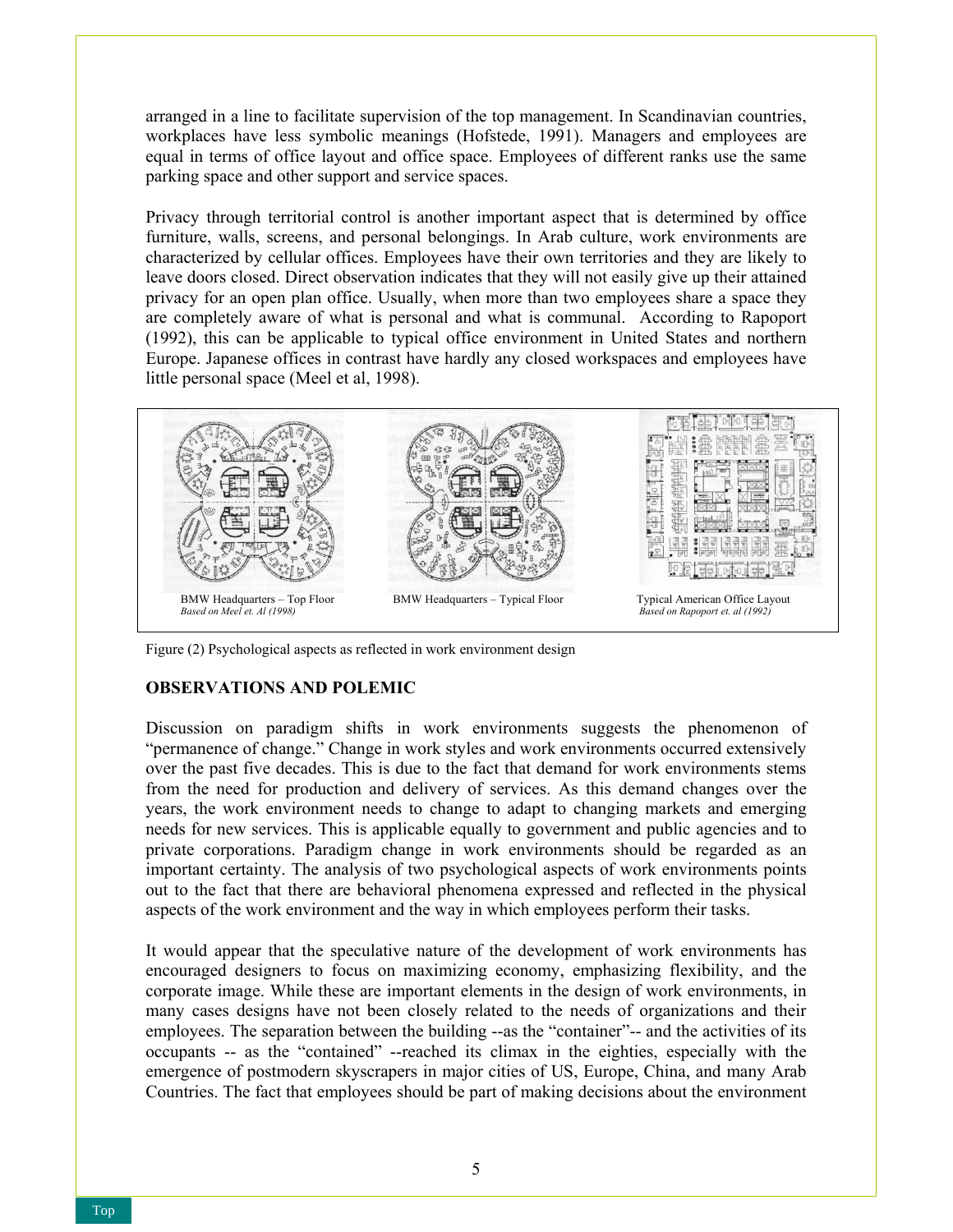is thus over simplified, especially since psychological needs seem to make little sense in a world driven by costs and technology.

The questions that can be raised here are: How designers can deal with paradigm change in work environments? How they can deal with the psychological needs of the employees in these environments? How they can act as facilitators and collaborate with managers of an organization to create responsive work environments that foster employees productivity and enhance their performance? The following section attempts to answer these questions.

# **BORROWING FROM MANAGEMENT SCIENCES TO DESIGN PRACTICES: IMPLEMENTING THEORY "Z" in DESIGN**

While the latest writings are sensitive to the social and economic situations influencing work effectiveness (Cherniss and Coleman, 2001; Henderson, 1994; Henderson, 2000; Marmot and Eley, 2000), there is little effort in involving employees in making decisions about the future of an organization including developing new buildings or upgrading and renovating existing facilities. Henry Sanoff (1992) argues that "*concern about productivity and worker motivation are basic to organizations as are rapid staff turnover, absenteeism, and in some cases vandalism and theft of plant facilities*" (Sanoff, 1992:67). People gain satisfaction from feeling competent, in control, and choose for themselves. Personal involvement in the planning and design of their workplace will foster the development of responsibility, cooperation, and self-motivation. William Ouchi has described the relationship between an organization and its employees in 1981 through his Theory Z, known as "Japanese Management Theory" (Ouchi, 1981:80).

In 1960, McGregor introduced his famous theories X and Y that are referred to commonly in the fields of management and motivation. Theory X is an assumption about human behavior that adopts the premise that people are inherently lazy and need to be constantly watched and observed. Theory Y is completely the opposite since it assumes that people are inherently hard working and need only to be supported and encouraged. Theory Z is not an extension to these two theories, but can be regarded as a mediator. It assumes high level of trust, loyalty, and productivity. The theory adopts the premise that each person in an organization can apply discretion and can work autonomously without close supervision. It advocates that decisionmaking should be collective, but the ultimate responsibility for decisions still resides in one individual. This is based on a consensus process in which members of a group may be asked to accept responsibility for a decision that they do not prefer, but that the group in an open, complete discussion, has settled upon. Theory Z emphasizes participatory management in a holistic atmosphere where the culture of an organization is considered. Organizations adopting Theory Z function similar to an open system where a sustained interaction with the environment and a state of balance between the culture of an organization, employees, and the environment is achieved.

The principles of Theory Z can adopted and adapted to design practices where employees, who will actually use the environment, would have sufficient opportunity to be involved in shaping the future environment of the organization they are working for.

# **A FRAMEWORK FOR AN EMPLOYEE CENTERED APPROACH**

An important step toward developing an employee centered framework for workplace design or redesign is to determine the best methodology or combination of methodologies for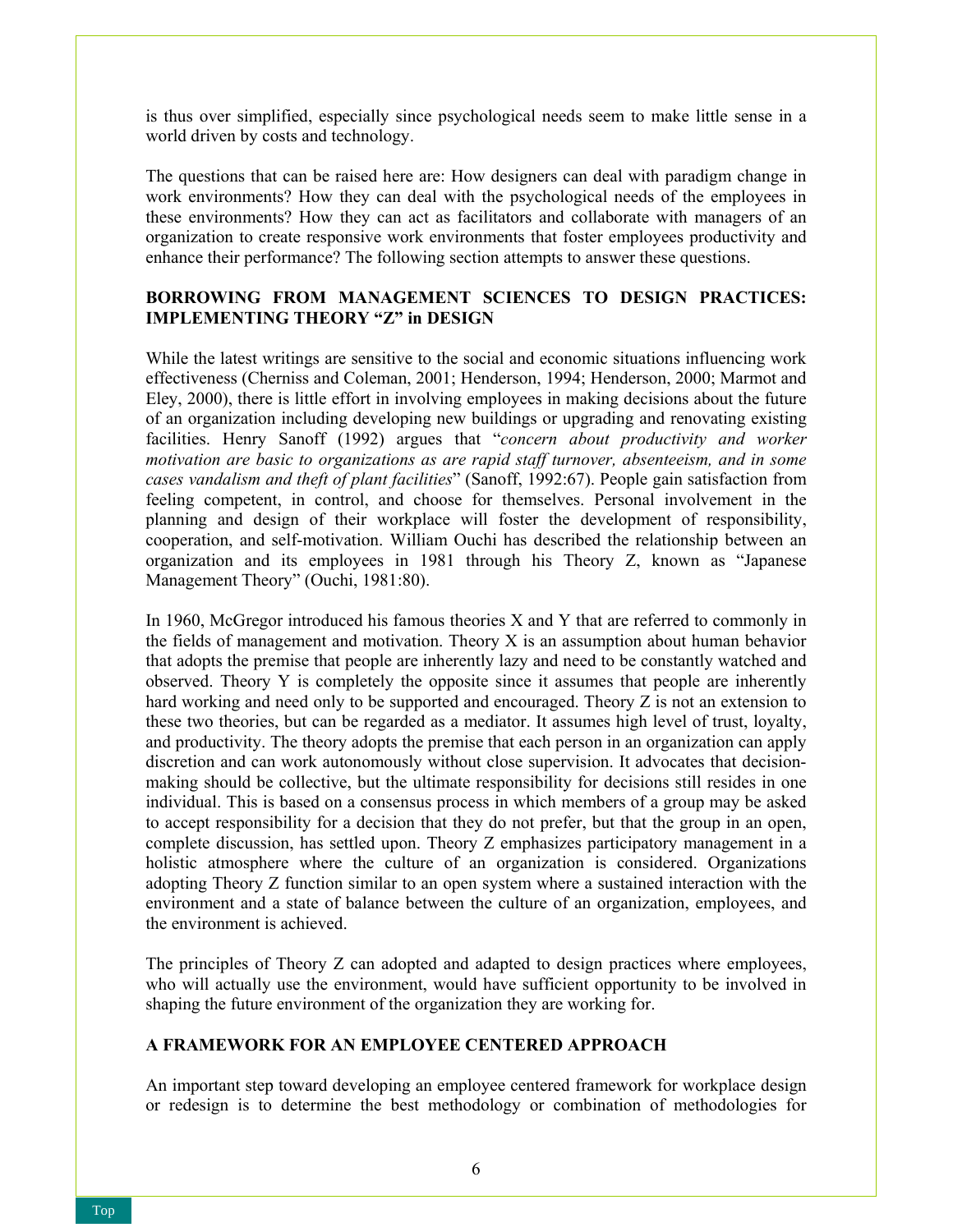employees' involvement, and utilizing reliable methods for collecting information from them. The proposed framework is primarily based on three conceptions outlined below:

- Understanding employees' satisfaction and performance is not sufficient.
- Allowing total employees input does not necessarily work for the total benefit of an organization.
- Survey questionnaires for gathering information from employees need to be supplemented by other information gathering mechanisms

The approach of understanding and measuring job satisfaction and employees performance has normally placed emphasis on their correlation with many workplace physical qualities such as enclosure, layout, furniture, noise, flexibility, comfort, communication, lighting, temperature, air quality…etc. *Although this type of information is crucial, it is not sufficient since it aims at the quantification of a job performance rating by supervisors or managers of units or divisions without actual involvement of employees.* 

Going as far as giving employees total input in the space planning process does not necessarily work for the total benefit of an organization for political and hierarchical reasons. A major finding of recent research (Becker, 1990, Canastaro, 1990) asserts that if employees are queried as to what amenities or physical attributes they need to be more productive, then management should respond efficiently to those needs. If this does not happen, employees could be more dissatisfied and less productive after the process than if they have no input into the process at all. *Although it is believed that it is paramount to get direct information from employees the authors realize that the information should be obtained by different and multiple means avoiding this hierarchical dilemma.* 

Survey questionnaires used in gathering data for designing office spaces tend to fall short in that they query respondents concerning their perceptions of various physical aspects of the workplace. Researchers indicate that in many cases survey questions tend to be confusing and introduce ambiguity. They also tend to lead employees to consider the issues presented to them one at a time, rather than pairing issues and having respondents make a choice between competing alternatives, not repetitive choices with very slight differences or in some cases with no real differences. *Although it is believed that there is no way of avoiding the use of survey questionnaires, it is critical to supplement them with other information gathering tools and techniques.* 

In response to the preceding conceptions, the framework introduces action research process. Action research is a natural process of acting and researching at the same time. Dick (2002) argues, "*It is a flexible spiral process which allows action and research to be achieved at the same time*." Action represents change and research represents understanding. The understanding allows for more informed change and at the same time is informed by that change. People affected by the change are involved in the process so that the understanding will be widely shared and the change will be pursued with commitment.

The principles of theory Z and the action research process form the crux of the proposed framework that consists of a series of events envisioned as interaction mechanisms for designing or redesigning the work environment or introducing any change in it. In these events, designers and architects are immersed in purposeful activities to study the culture of the organization, work styles and how the organization performs its tasks and deliver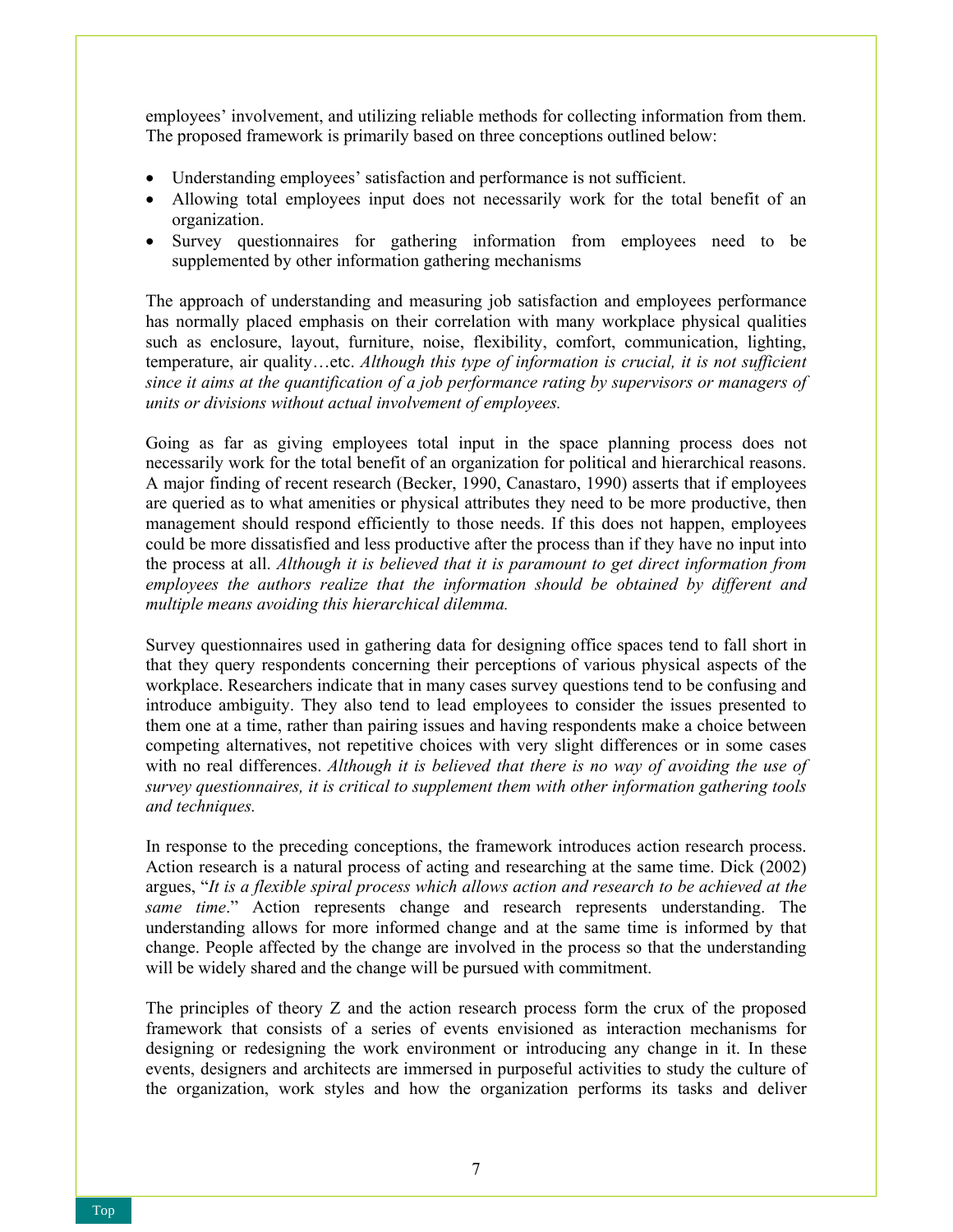services. This takes place at different levels that involve top management, division or unit managers, and employees. The events are:

- Visioning Events to be conducted with top management of an organization
- Exploratory Events to be conducted with division and unit managers
- Workshops and Trade-off Events to be conducted with employees representatives

### *Visioning Events*

Visioning events involve two major working meetings with the top management of the organization. The first is a kick-off meeting, and the second is focus group visioning sessions. The kick-off aims at achieving two objectives. First is the introduction of the design team to the top management of the organization. Second is to present, inform as well as be informed by the overall culture and hierarchy of the organization.

The major objective of Focus group visioning sessions is to provide the design team with detailed information about the core business activities including direct and support business functions. Direct functions are customer-based services while support functions are the ones that enable an organization to perform efficiently and effectively. Thus, visioning sessions are intended to establish conceptual and visual image of what the future of the organization might be while developing goal setting mechanism for defining what needs to be changed, modified, or developed. The nature of the building, its occupants, the activities taking place and the available budget for introducing physical change are discussed as important factors influencing the process ahead. The focus group represented by the top management is involved giving direction to the vision.

### *Exploratory Events*

The ultimate objective of these events is to identify current and future activities while examining current shortcomings and defining future needs. Exploratory events comprise a work meeting and survey questionnaire. The work meeting is aimed at division managers where the objectives are to 1) inform with the organizational environment and the activities taking place, 2) the functional relationships between these activities, and 3) physical requirements for each activity. The result of this process is a clear definition of the activities in each division or unit.

The second exploratory event is survey questionnaire devised to include both verbal and visual information and integrate aspects of workplace environment together with the incorporation of any planning or design guides that the organization might have. The survey instrument intended to be utilized for use by division managers and should have the following features:

- Introduce questions with choices while having division managers think about the organizational issues underlying one idea or concept and simultaneously.
- Introduce questions that help division managers comprehend their real needs covering the entire range of workplace qualities.
- Provide one thought or idea underlying each question.
- Keep the language of the questions simple, clear, and direct
- Develop a format for this instrument that is appealing to the managers.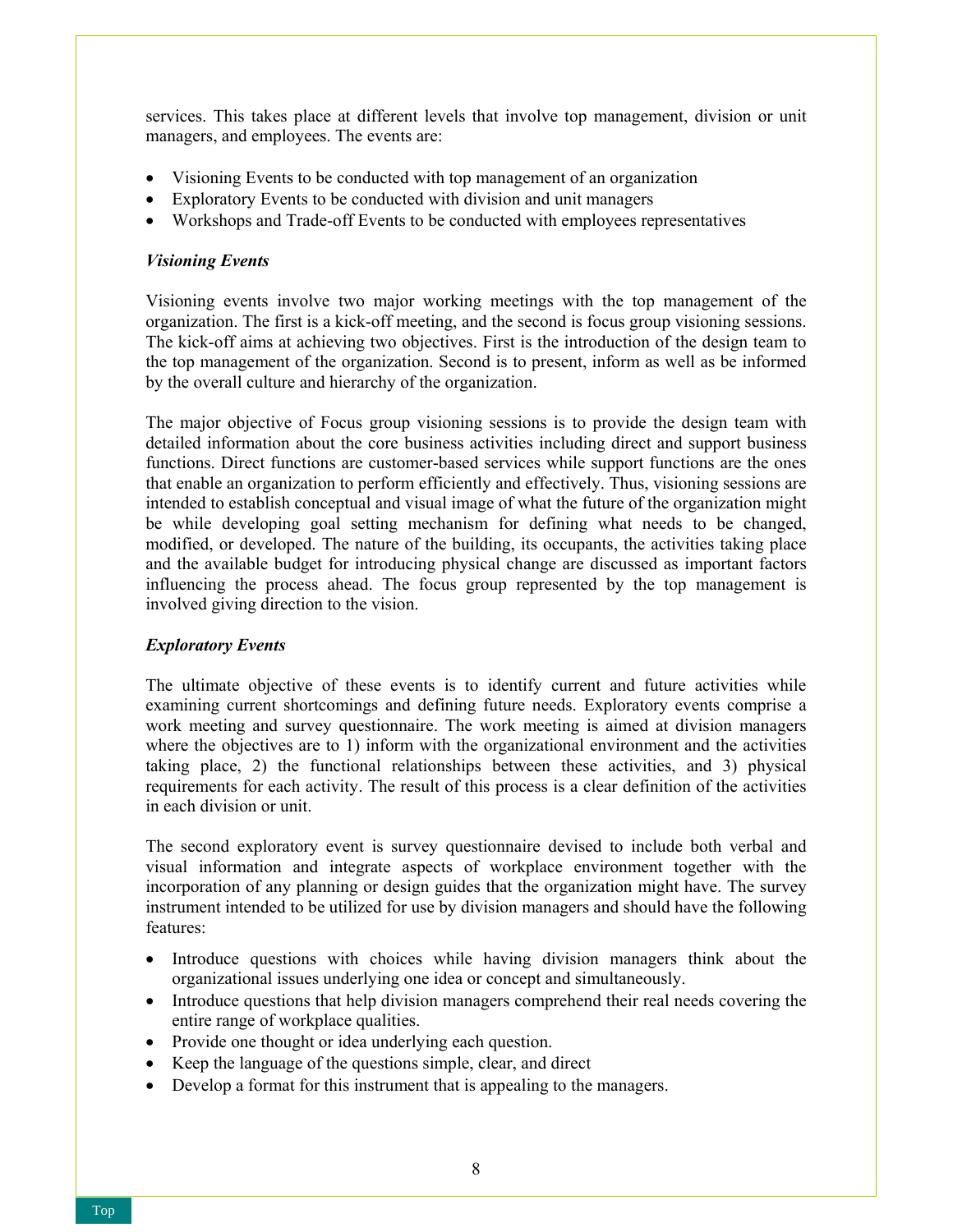- Avoid questions that refer to defining problems that cannot be identified, but imbedded within these questions are parts of the new desired environment.
- Avoid questions that include universals such as always and usually. They often introduce ambiguity
- Avoid questions that are likely to be endorsed almost by everyone or almost by no one.

The process of information gathering would involve an instructional work meeting on how to use the questionnaire. The results of the survey questionnaire are a definition of existing condition while comprehending future needs.

# *Workshops and Trade-off Events*

One Workshop, for each division within an organization, with employees' representatives is envisioned, together with interviews with key staff employees in each division. The introduction of "What if Scenarios" during the workshop is important while abstracting the essential workplace characteristics. The purpose of this technique is to document three types of information; these are 1) physical workstation elements, workstation trade off choices, and organizational elements. Workstation elements include all furniture and equipment, 2) tradeoff choices include aesthetic, lighting, acoustics, ventilation, enclosure, seating, storage, and work surfaces, and 3) organizational elements go beyond the scope of individual workstations and include aspects that pertain to densities, image and style of offices, location, and services. The results of these events are workplace needs and preferences cited by the employees.

The three type of events result in a pre-design document that is based on collaborative effort between the design team and the organization where people who are influenced by the decisions are actively involved. The document illustrates why change is needed, what the requirements for introducing change in the organizational environment are, and how change might occur to shape the future of the organization.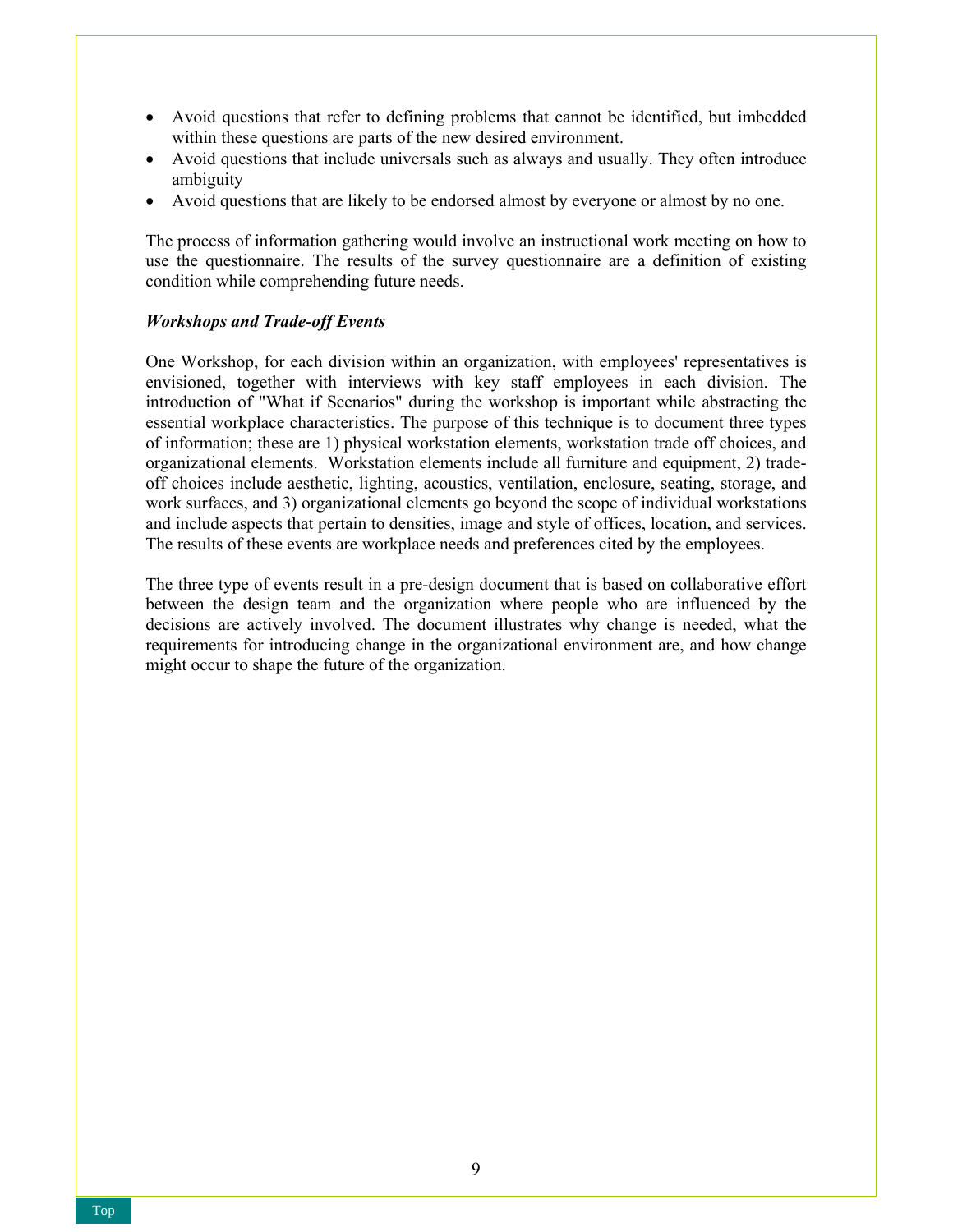



### **CONCLUSION**

This paper argued for the importance of involving employees in the decision making process of introducing physical change in their work environment. A summary of paradigm shifts in the physical aspects over the past fifty years was provided while psychological and behavioral phenomena of the workplace were critically discussed based on the mergence of multicultural organizations. The paper introduced Theory Z-the Japanese management theory as a paradigm that helps bridge the gap between organizations and their employees. A framework for an employee-centered approach for the design of work environment was introduced based on Theory Z principles. Devised as a series of events, the framework is envisioned as a mechanism for interaction between the design team, the top management, and the employees of an organization. The author believe that this framework has the capacity to overcome obstacles faced in the preceding efforts for involving employees in decisionmaking. Implementing such a framework has several benefits that are outlined below:

- Avoid any shortcomings of using a singular method.
- The results of implementing each technique are documented and help verify the results of another, thereby reaching maximum accuracy and a real translation of all organizational needs.
- Covering the entire range of different types of users will lead, by default to a workplace environment that addresses the practical realities of each department or management unit within an organization.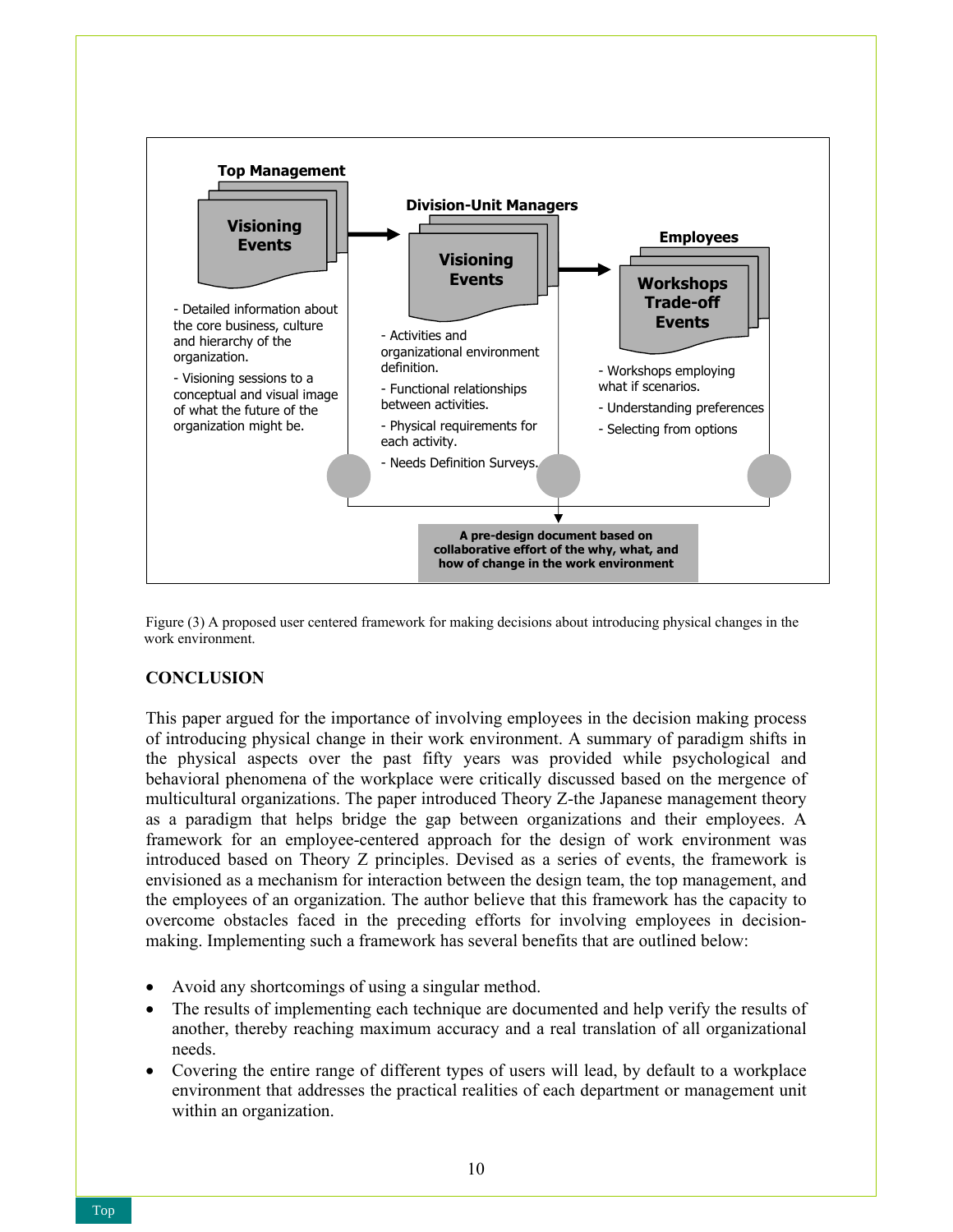- The introduction of trade-off choices into the process allows employees to go through a series of iterations in the spatial planning of their workspaces. This process helps the employees reach a goal, which is to layout the most responsive and cost effective office.
- The working meetings with division managers and real estate management and the trade off meetings with employees' representatives will both help to explore and discuss various options available to the employees while revealing unidentifiable issues and concerns.
- The results of using multiple techniques will have a value not only at the very short term level exemplified by developing a plan for introducing physical change, but will have a positive impact on the long term level for developing organizational and design criteria and guidelines.

### **REFERENCES**

Adams, G. 1988. Participatory Programming for Digital Equipment Corporation. **Journal of Design Studies.** 9: 14-24.

Becker, F. 1990. Matching Building Performance to Organizational Needs. In G. Davis and F. Ventre (Eds.), **Performance of Buildings and Serviceability of Facilities**: 289-310. Baltimore: American Society for Testing and Materials

Becker, F. 1995. **Workplace by Design: Mapping the High Performance Workscape.** San Francisco, CA: Jossey-Bass Publishers.

Brill, M. & Wiedmann, S. 2002. **Disproving Widespread Myths About Workplace Design.** Gasper, Indiana: Kimball International.

Canastaro, N. 1990. A Method for Collecting User Based Facility Requirements. . In G. Davis and F. Ventre (Eds.),

**Performance of Buildings and Serviceability of Facilities**: 226-237. Baltimore: American Society for Testing and Materials

Cherniss, C. & Coleman, D. (Eds.). **Emotionally Intelligent Workplace: How to Select and Improve Emotional Intelligence in Individuals, Groups, and Organizations.** California: Jossey-Bass Management Series.

Davis, G., Thatcher, C., Blair, L. 1993. **Methods for Setting Occupant Requirements and Rating Buildings.** Ottawa, Canada: International Center for Facilities.

Dick, B. 2002.

Duffy, F. 1992. **The Changing Workplace.** London, UK: Phaidon.

Duffy, F. and Powell, K. 1997. **The New Office.** London, UK: Conran Octopus.

Duffy, F. and Tanis, J. 1999. A Vision of the New Workplace Revisited. **Site Selection,** September: 805-814.

Gatter, L. 1982. The Office: **An Analysis of the Evolution of the Workplace.** Unpublished Master Thesis. Boston: Massachusetts Institute of Technology.

Harris, R. 1998. Real Estate and the Future. . In J. Worthington (Ed.), **Re-Inventing the Workplace:** 40-48. United Kingdom: Institute of Advanced Architectural Studies, University of York.

Henderson, G. 1994. **Cultural Diversity in the Workplace; Issues and Strategies.** California: Greenwood Publishing.

Henderson, J. 2000. **Workspaces and Workplaces: Office Designs that Work.** United Kingdom: Rockport Publishers.

Hofstede, G. 1991. **Cultures and Organizations: Software of the Mind.** New York: McGraw Hill.

Laing, A. 1998. New Patterns of Work: The Design of the Office. In J. Worthington (Ed.), **Re-Inventing the Workplace:** 23-38. United Kingdom: Institute of Advanced Architectural Studies, University of York.